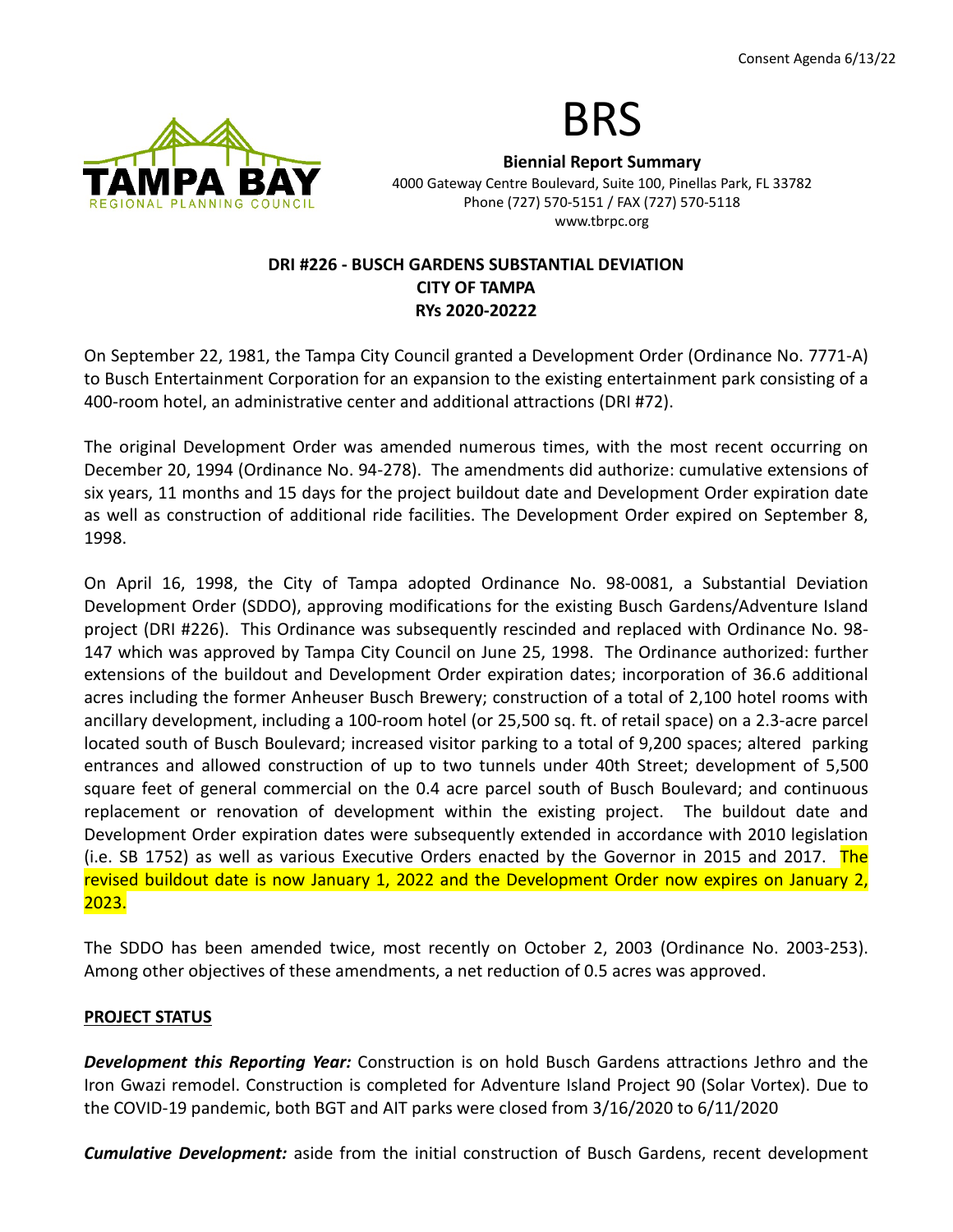activities are generally limited to replacement of attractions and/or the redevelopment of corresponding amenities. No hotel or commercial development (south side of Busch Boulevard) has occurred.

*Projected Development:* Design began in 2022 for new Tree Tops attraction at Busch Gardens.

#### **SUMMARY OF DEVELOPMENT ORDER CONDITIONS**

- 1. In accordance with Condition 5.C.10.b., the Developer has identified the 2020 park attendance to be 1,799,762 for Busch Gardens and 164,914 for Adventure Island. The 2021 attendance figures were 3,516,632 for Busch Gardens and 611,275 for Adventure Island. As would be expected, attendance figures appear to fluctuate annually.
- 2. The Developer previously completed the widening of 40<sup>th</sup> Street between Busch Blvd. and Fowler Avenue (Conditions 5.A.11. and 5.D.1.) and sidewalk construction between 30<sup>th</sup> and 40<sup>th</sup> Street (Condition 5.D.5.).
- 3. Condition 5.D.2. obligates the Developer to conduct biennial traffic counts on three consecutive weekday afternoons during the third week of July, with the results submitted within all Biennial Reports. The required monitoring was conducted on July 16-18, 2019 and revealed that the project had generated 1,505 p.m. peak hour trips for Busch Gardens and Adventure Island combined. These counts were obtained using video cameras rather than machine counts but, regardless, do favorably compare to the 2,284 p.m. peak hour trips approved for the project.
- 4. The Developer shall pay appropriate transportation impact fees for hotel development beyond 400 rooms and for development of the parcel south of Busch Boulevard if and when applicable. Theme areas, rides, shows, exhibits, etc. are all otherwise exempted from these fees as identified in Condition 5.D.3.
- 5. The developer has provided the following 2016 & 2017 estimates of potable water, wastewater treatment and solid waste demand in accordance with Conditions 5.C.10.c. & 5.G.2.:
	- Potable Water 136,342,258 gallons combined (66,780,269 for Busch Gardens and 69,561,989 for Adventure Island) in 2018 and 112,858,240 gallons combined (63,408,708 for Busch Gardens and 49,449,532 for Adventure Island) in 2019. While the potable water usage amount for Busch Garden remained relatively consistent between 2018 - 2019 (i.e. 66,780,269 vs. 63,408,708 gallons), the amount of potable water utilized at Adventure Island was significantly and inexplicably reduced during the same time frame (i.e. 69,561,989 gallons in 2018 vs. 49,449,532 gallons in 2019). Similar to park attendance, water usage figures are expected to fluctuate annually;
	- Wastewater 83,333,458 gallons combined (66,119,439 for Busch Gardens and 17,214,019 gallons for Adventure Island) in 2018 and 89,971,632 gallons combined (62,899,320 for Busch Gardens and 27,072,312 for Adventure Island) in 2019. While the wastewater generation/treatment rates for Busch Garden remained relatively consistent between 2018 - 2019 (i.e. 66,119,439 vs. 62,899,320 gallons), the reported wastewater generation/treat-ment rates associated with Adventure Island substantially and inexplicably increased from 17,214,019 gallons (in 2018) to 27,072,312 gallons (in 2019). Similar to park attendance, wastewater generation rates are expected to fluctuate